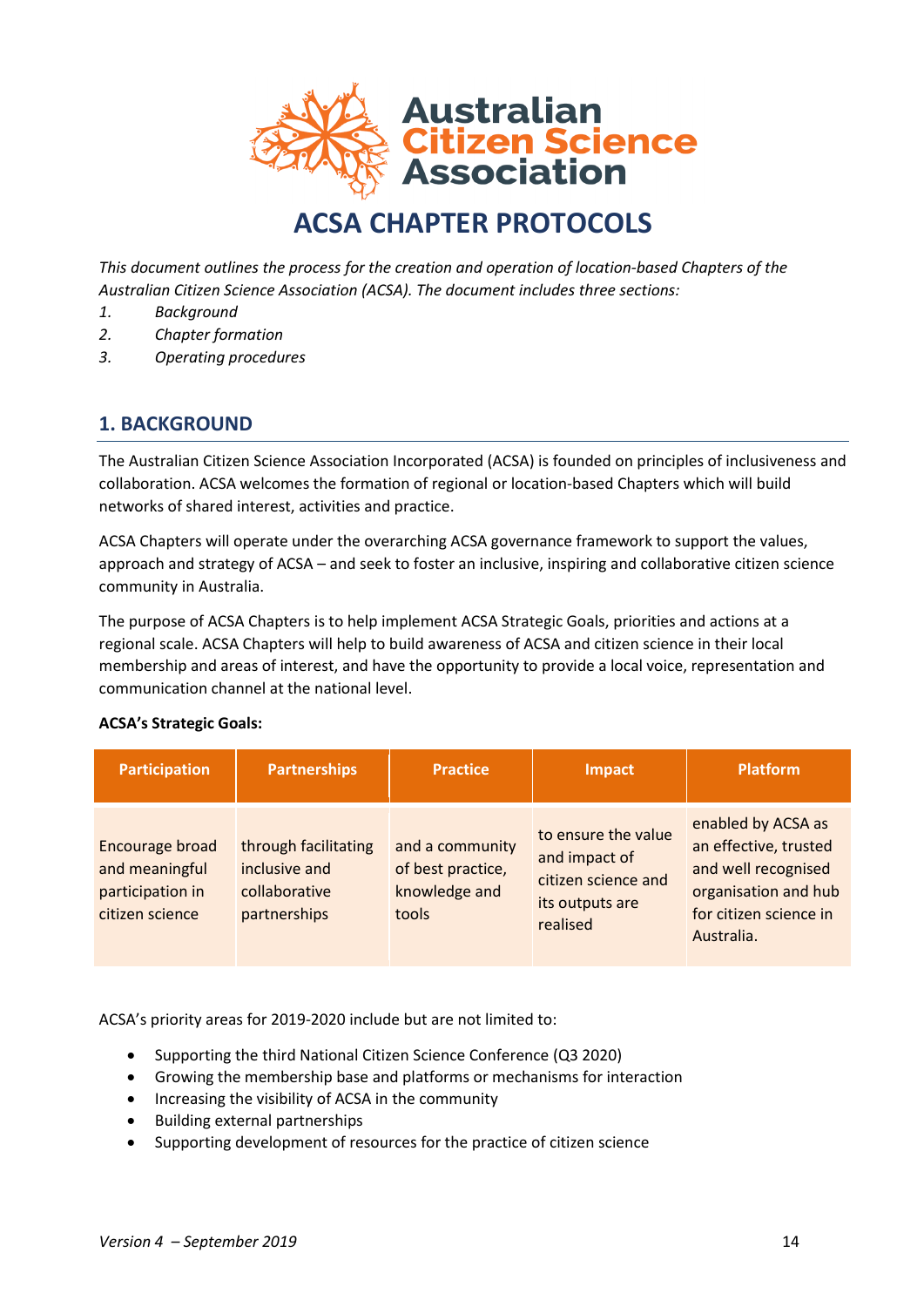# **2. CHAPTER FORMATION**

ACSA may call for the formation of regional Chapters and membership via its website, newsletter or social media. Alternatively, groups of individuals who may wish to establish an ACSA Chapter are encouraged to speak with a member of the ACSA Management Committee.

The following sets out the process for Chapter formation:

#### **2.1 Make an Application**

An [application](http://citizenscience.org.au/wp-content/uploads/2017/09/ACSA-Chapter-Application-Template.docx) should be submitted to the ACSA Management Committee to establish an ACSA Chapter. The application should include a description of:

- the key objectives of the proposed Chapter;
- the proposed structure of Chapter management (e.g. chair, vice chair, coordinator of activities, period of positions etc) together with details of any individuals taking up these positions;
- how the Chapter proposes contributing to or aligning with the ACSA Strategic Plan, including an overview of the activities the Chapter plans to undertake, and
- any collaborations with existing groups or organisations with similar aims.

#### **2.2 Feedback & Formation**

The ACSA Management Committee will consider the application and provide feedback where required on the application its proposed approach. An ACSA Management Committee member will be appointed to the Chapter as a liaison.

Following review, the ACSA Management Committee will notify the Chapter applicants on the success or otherwise of their application and whether a Chapter may be formed under the auspices of ACSA. The Chapter will need to operate according to the Operating Procedures outlined in section 3 of this document and any other protocols/requirements as advised in writing from the ACSA Management Committee.

The ACSA Management Committee may form, reform, or cease Chapters at its discretion.

Notwithstanding the foregoing, a Chapter may be dissolved by the ACSA Management Committee where it has achieved its purpose for establishment, it has become unproductive, it can no longer maintain its membership, or it no longer services the priorities of ACSA.

#### **2.3 Chapter Management**

The Chapter will establish a Chapter Management Group responsible for ongoing liaison with and reporting to the ACSA Management Committee and Secretariat, as well as being a local coordinator of activities and member engagement.

The Chapter Management Group must be current members of ACSA and will be covered by ACSA's relevant director's insurance (noting certain acts or omissions may not be covered by the insurance e.g. intentional breaches of the law, fraudulent or other criminal activity or obtaining illegal remuneration or acting or personal profit).

The Chair of the Chapter will be an ex-officio member of the ACSA Management Committee and may be invited to participate in ACSA Management Committee meetings.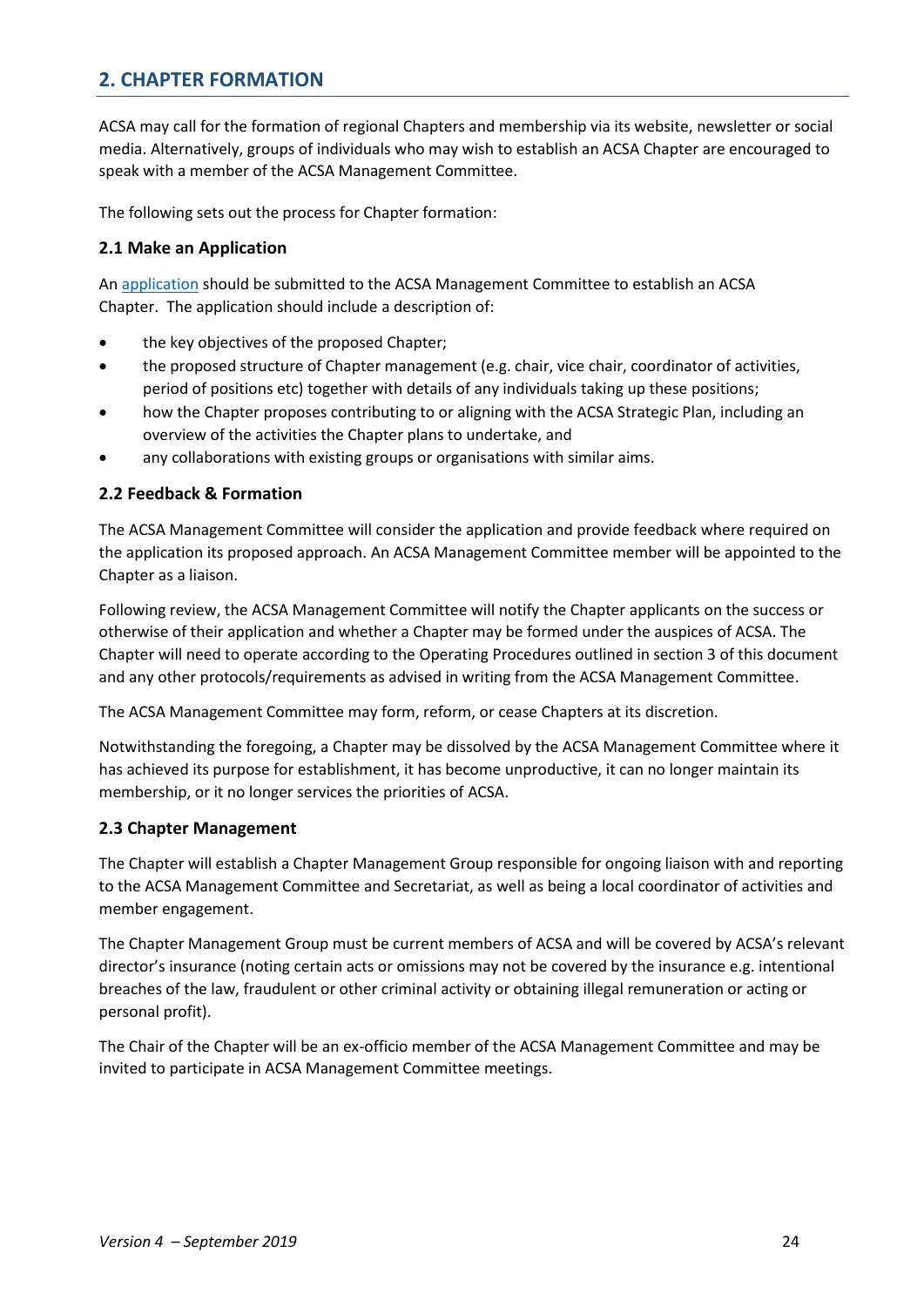# **3. OPERATING PROCEDURES**

The following sets out the Operating Procedures for ACSA Chapters.

#### **3.1 Workplan:**

The Chapter management members will:

- develop a workplan with clear actions and timelines, set within the scope agreed upon with the ACSA Management Committee and consistent with the ACSA Strategic Plan;
- work together within the Chapter to implement the actions set out in the workplan;
- establish and oversee any subgroups required to assist in the development and implementation of the workplan;
- be collaborative and supportive, in line with the ACSA vision promoting diversity in citizen science, and actively seek opportunities to share ideas, connect and collaborate across disciplines, institutions, and community boundaries; and
- ensure that Chapter activities reflect ACSA Values.

#### **3.2 Meetings**

- Chapter management members will agree on a regular meeting schedule, at a frequency sufficient to meet timelines.
- Meetings may be held in person, by telephone or other online platforms (e.g. Skype) at the Chapter members' expense or with support from a suitable sponsor.
- Chapter decisions should be made by consensus. If consensus cannot be reached, decisions will be made by a majority. A quorum of four members must be present to make decisions.

## **3.3. Reporting & Communication**

- The chair of the Chapter can participate as an ex-officio member of the ACSA Management committee and may be invited to participate in meetings of the Committee.
- Chapter members are required to provide written activity reports to the ACSA Management Committee at least every six months, providing accurate details of membership engagement, activities, outcomes achieved, plans made, and any issues faced by the Chapter. Such reports need be no longer than two pages.
- The Chapter management should regularly liaise with the ACSA Secretariat.
- Chapter management should maintain and respect any confidential information they may receive in the course of their work on the Chapter.
- Chapters should use communications, key messages and brand consistent with ACSA communication plans and protocols as advised from time to time and liaise with the ACSA Secretariat around newsletter contributions, social media and website contributions.

## **3.4. Code of Conduct**

- Members should disclose, and take reasonable steps to avoid, any real or apparent conflicts of interest in connection with their Chapter involvement. The disclosure of any conflict of interest (real or apparent) must be made as soon as possible after the member becomes aware of the conflict, and such disclosures are to be recorded by the chair of the Chapter.
- Members should act honestly, in good faith, with a reasonable level of diligence and care and in the best interests of ACSA.
- Chapter members should not represent themselves as having authority to act on behalf of ACSA, bind ACSA to any course of action or commit ACSA funds.
- Disputes or conflicts that cannot be satisfactorily resolved within the Working Group will be referred to the Chair of the ACSA Management Committee to determine the appropriate outcome/action.